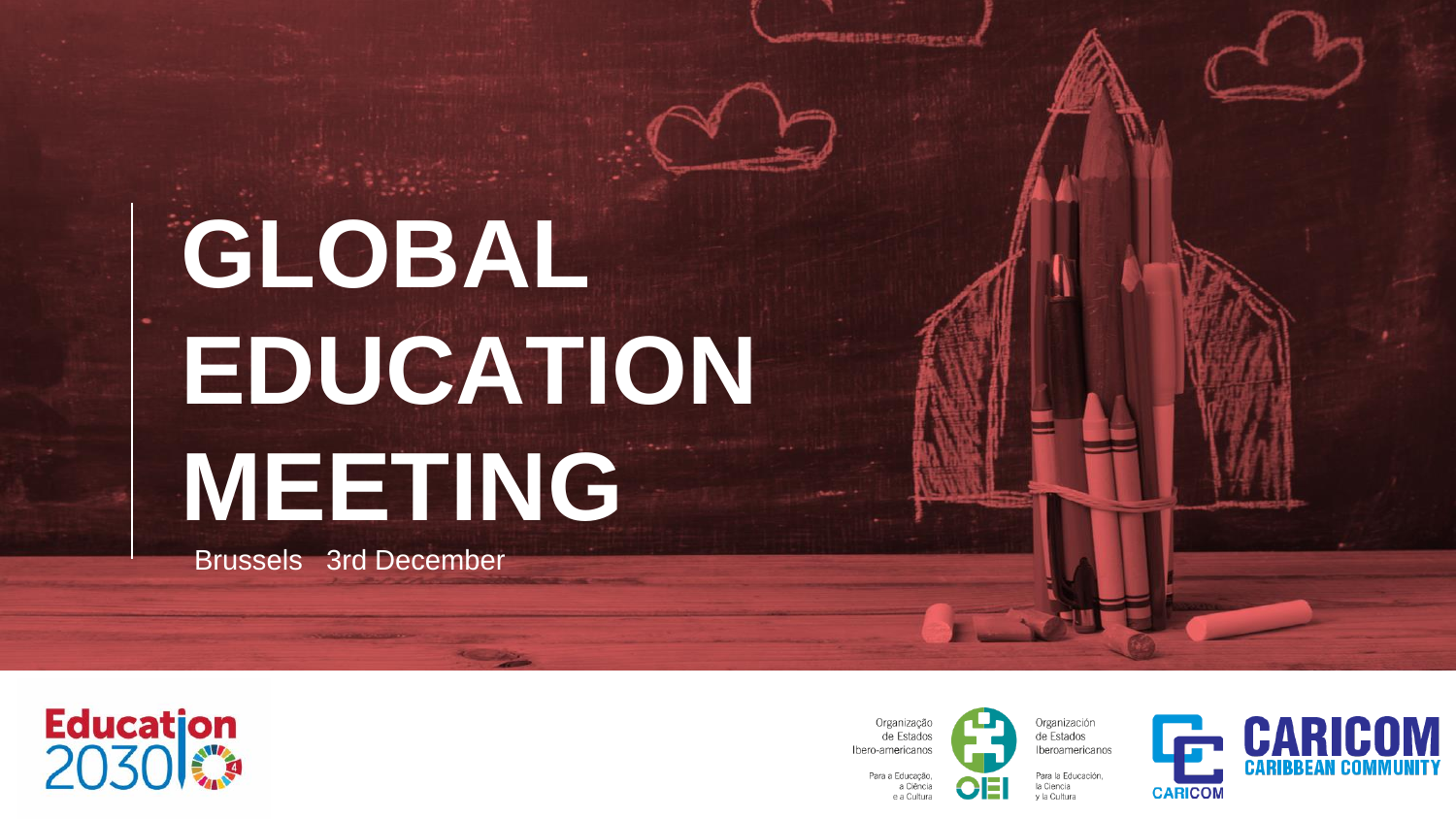# **A road to consensus: regional agreements**

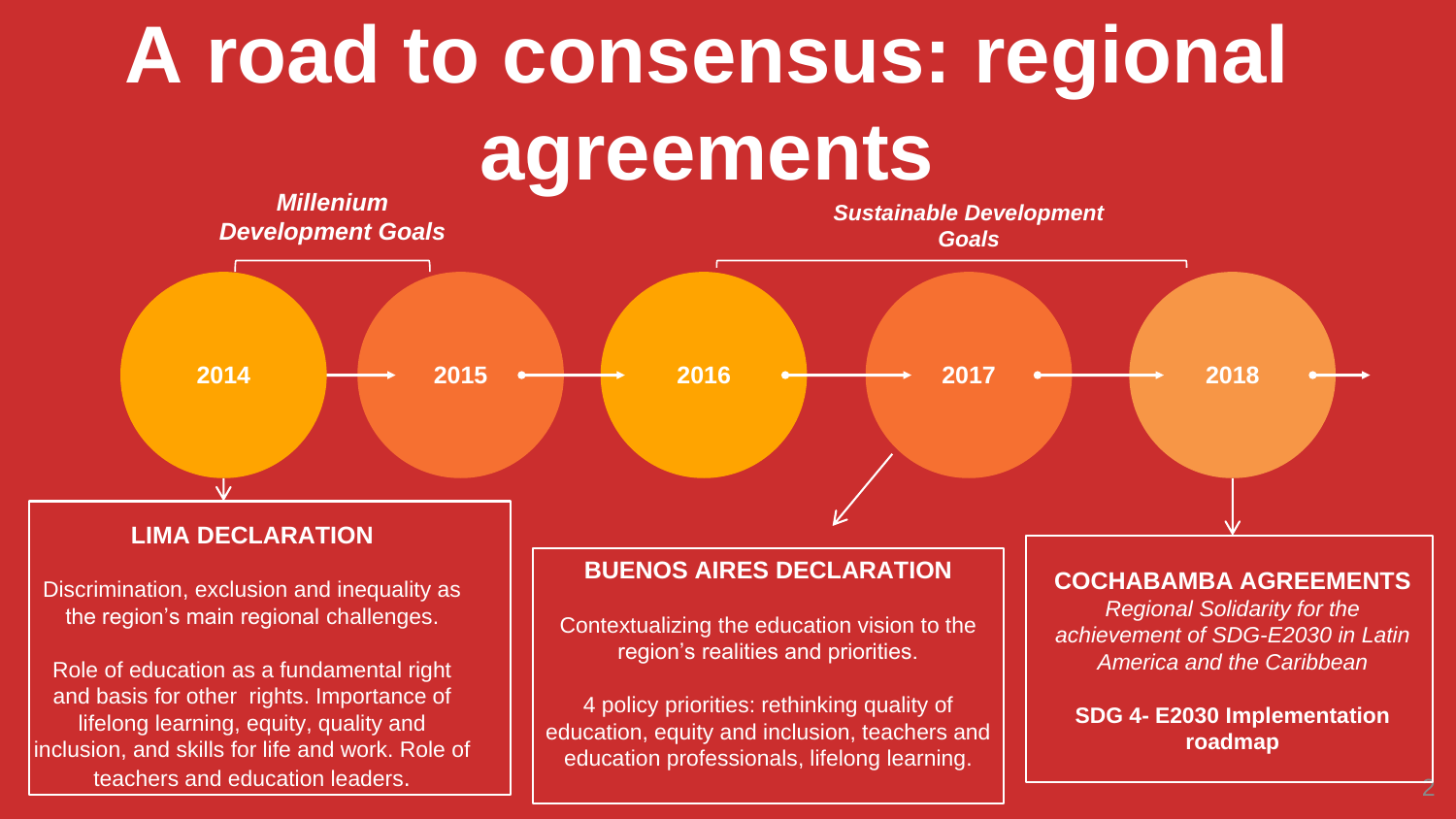## **SDG4-E2030 Regional Steering Committee**

- •**Regional coordination** mechanism
- •Principles of **coherence, coordination and collaboration**
- •**Regional Contextualization**: alignment between national, regional and global levels
- •Coordination of regional agendas
- •Structure aligned with Global Steering Committee

#### **Working groups**

- (i) Policies and strategies
- (ii) Financing of education

Organizaci

de Fetade

- (iii) Review, Monitoring and Reporting
- (iv) Advocacy and communication



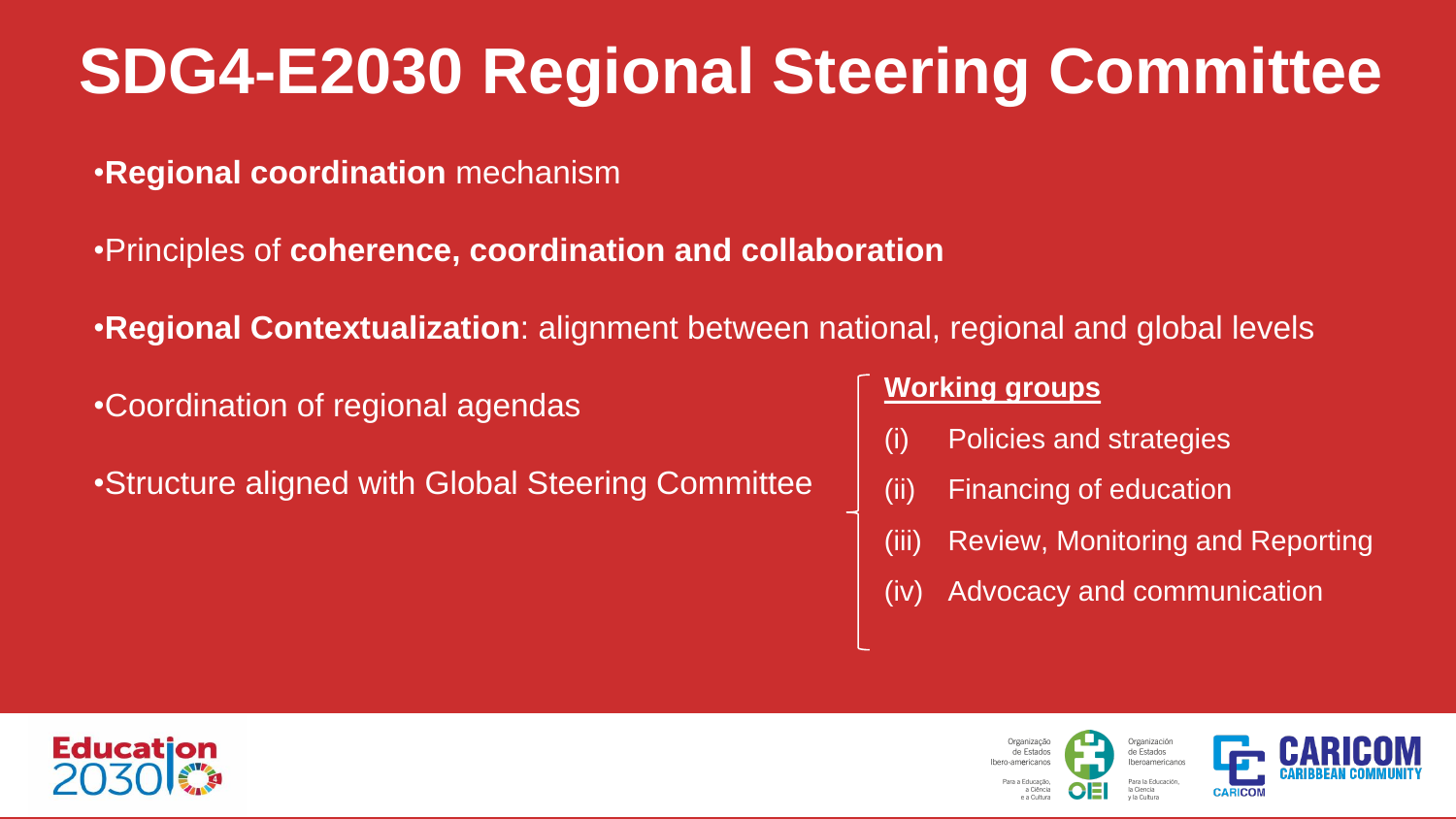## **Themes prioritized by the region**

- Rethinking quality of education
- Equity and inclusion
- Teachers and education professionals
- Lifelong learning



Organização

de Estados

Para a Educação a Ciência

e a Cultura

Iham-americano



Organización de Estados Iberoamericanos Para la Educación. la Ciencia v la Cultura

 $\ddot{a}$